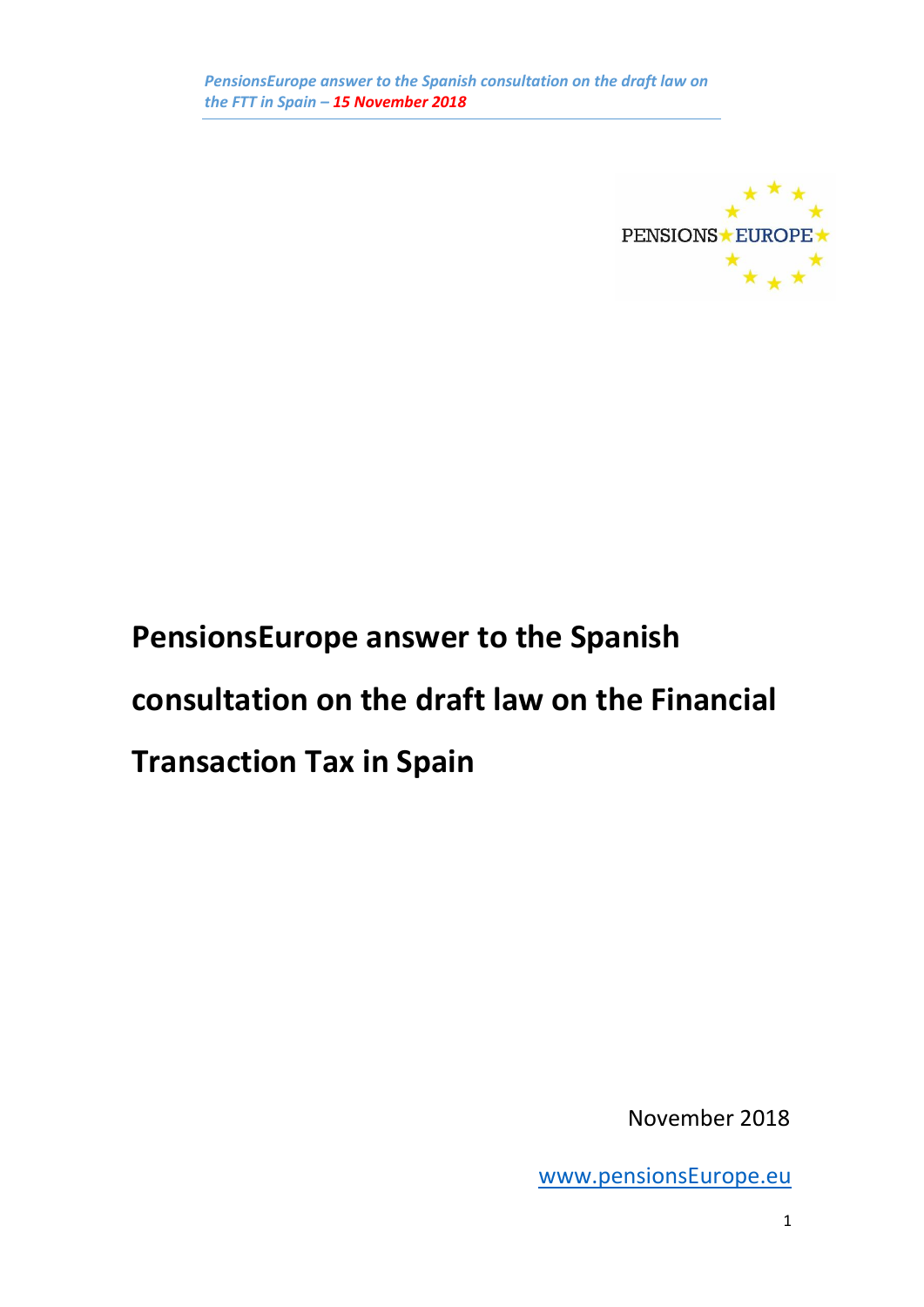#### **About PensionsEurope**

**PensionsEurope** represents national associations of pension funds and similar institutions for workplace and other funded pensions. Some members operate purely individual pension schemes. PensionsEurope has **23 member associations** in 18 EU Member States and 3 other European countries<sup>1</sup>.

PensionsEurope member organisations cover different types of workplace pensions for over **110 million people.** Through its Member Associations PensionsEurope represents more than **€ 4 trillion of assets** managed for future pension payments. In addition, many members of PensionsEurope also cover personal pensions, which are connected with an employment relation.

PensionsEurope also has **30 Corporate and Supporter Members** which are various service providers and stakeholders that work with IORPs. PensionsEurope has established a **Central & Eastern European Countries Forum (CEEC Forum)** to discuss issues common to pension systems in that region.

PensionsEurope has established a **Multinational Advisory Group (MAG)** which delivers advice on pension issues to PensionsEurope. It provides a collective voice and information sharing for the expertise and opinions of multinationals.

#### **What PensionsEurope stands for**

- A regulatory environment encouraging workplace pension membership;
- Ensure that more and more Europeans can benefit from an adequate income in retirement;
- Policies which will enable sufficient contributions and good returns;

## **Our members offer**

- Economies of scale in governance, administration and asset management;
- Risk pooling and often intergenerational risk-sharing;
- Often "not-for-profit" and some/all of the costs are borne by the employer;
- Members of workplace pension schemes often benefit from a contribution paid by the employer;
- Wide-scale coverage due to mandatory participation, sector-wide participation based on collective agreements and soft-compulsion elements such as auto-enrolment;
- Good governance and alignment of interest due to participation of the main stakeholders.

## *Contact:*

 $\overline{a}$ 

## *PensionsEurope*

*Koningsstraat 97, rue Royale – 1000 Brussels, Belgium, Tel: +32 (0)2 289 14 14 – Fax: +32 (0) 289 14 15*

 $<sup>1</sup>$  EU Member States: Austria, Belgium, Bulgaria, Croatia, Estonia, Finland, France, Germany, Hungary,</sup> Ireland, Italy, Luxembourg, Netherlands, Portugal, Romania, Spain, Sweden, UK. Non-EU Member States: Iceland, Norway, Switzerland.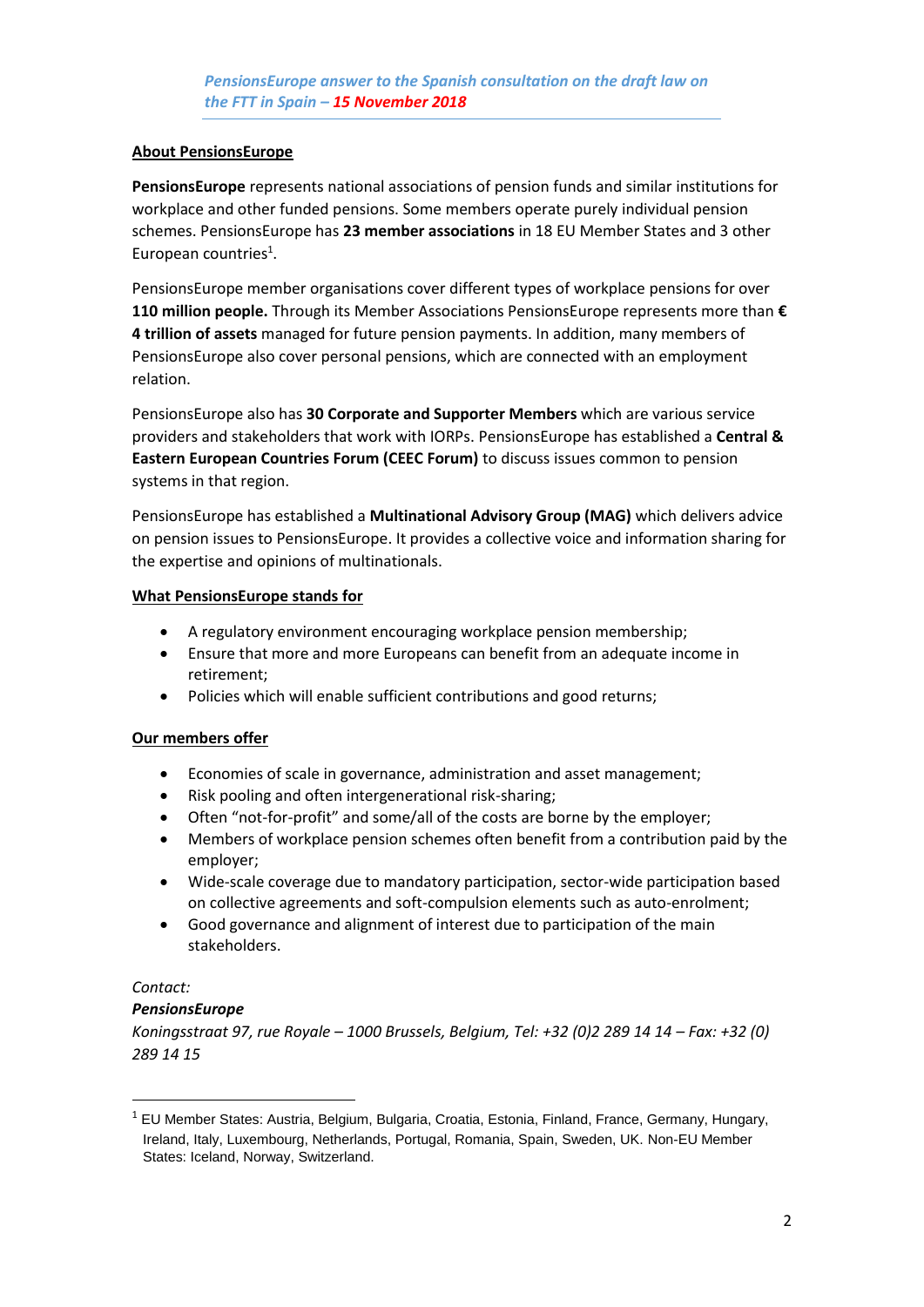## Introduction

On 23 October 2018, the Spanish Government published a first draft of the law to implement the Spanish Financial Transactions Tax (FTT). The current draft follows the model adopted by neighbouring countries such as Italy and France, taxing the acquisition of listed equities regardless of the place where the acquisition of the shares takes place and regardless of the residence of the persons or entities involved in the transaction. Although the person responsible for paying the tax will be the financial intermediary involved, it is expected that, if finally implemented, this tax may nevertheless impact trading costs for investors in respect of Spanish equities. The Spanish draft legislation suggests that if this tax is finally implemented in Spain, it will most likely follow a similar shape to equivalent taxes implemented by other EU member States that have decided to unilaterally implement a local FTT.

The tax of 20 basis points (bps) would be applied to any acquisition of shares of Spanish companies admitted to trading on a regulated market that have a market capitalization value of more than 1,000 million euros and the taxpayer would be the financial intermediary. In this way, the so-called emission principle is established as a taxation principle, since it is considered, in the opinion of the regulator, that in this way the risk of relocation of financial intermediaries is minimized in comparison with the residence principle, given that shares of Spanish companies are taxed, regardless of the residence of the financial intermediary or the place where they are traded.

Likewise, according to the preamble, the configuration of the Tax follows the line adopted by neighbouring countries, among which France and Italy are expressly mentioned, with the purpose of contributing to the objective of consolidating public finances.

**PensionsEurope has previously expressed its opposition to the establishment of taxes on financial transactions, since such taxes, in their various typologies, end up becoming taxes on savings or pensions, in addition to affecting the efficiency of markets and producing a relocation in the financing flows of the real economy, towards companies established in nontaxed jurisdictions.** In December 2015, PensionsEurope published a position paper on FTT: [PensionsEurope Position Paper on the negative effects of a Financial Transaction Tax on pension](https://www.pensionseurope.eu/system/files/PensionsEurope%20position%20paper%202015.pdf)  [provision.](https://www.pensionseurope.eu/system/files/PensionsEurope%20position%20paper%202015.pdf) In that paper, published in the context of the *Proposal for a Council Directive implementing enhanced cooperation in the area of financial transaction tax*, we e.g. stress that (i) the FTT would negatively impact the real economy and pensioners would bear the costs, and (ii) the FTT initiative should be withdrawn or otherwise at least pension funds should be exempt from its scope.

However, regardless of the above considerations and fully respecting the decisions legitimately adopted by the Spanish Government**, PensionsEurope, as the leading voice in the world of European pensions, recalls that it is essential that Pension Funds be exempted from the scope of application of the aforementioned tax**, considering that: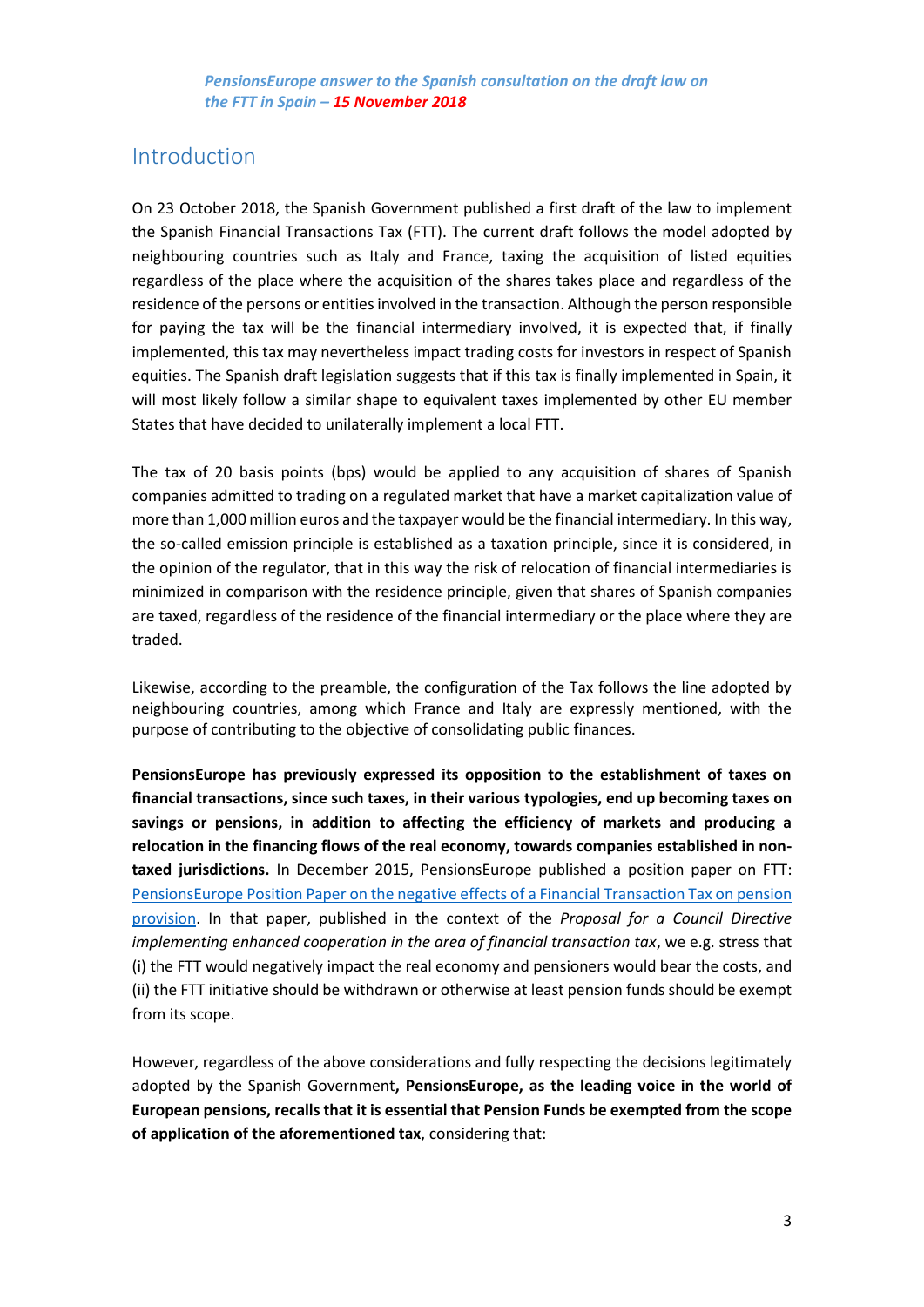*PensionsEurope answer to the Spanish consultation on the draft law on the FTT in Spain – 15 November 2018*

- 1. It will be the Pension Funds, and ultimately their participants who will bear the costs of the tax as it will be passed on in part or completely by financial intermediaries to endinvestors. The tax level of 20 bps by far exceeds execution services fees, which means that is not even possible for financial intermediaries to absorb the costs, should they wish to do so.
- 2. Quantitative estimates provided by INVERCO show that investments in Spanish listed equity by pension funds over the life span of a participant's accumulation phase may lose by 17% (or by 29,4%, if the lost profit for non-reinvestment of such tax is considered).
- 3. The proposal is inconsistent with exemptions for pension funds that already exist in the regulation of taxes on financial transactions in France (2012) and Italy (2013).
- 4. There is a need for more funded pensions to address the challenges of the aging societies in Europe. Tax rules should therefore support pension funds in delivering adequate pensions.

Please find below our detailed comments to the Spanish consultation on the draft law on the FTT in Spain.

## The costs of the tax will be passed on to pensioners

**.** 

Despite the fact that in the theoretical configuration of the tax, the taxpayer is limited only to the financial intermediary that transmits or executes the purchase order, whether acting on behalf of its own or third parties, the reality of the markets will lead to the cost of the tax being passed on to the participants of the pension funds, translating into a lower pension at the time of retirement. Apart from the question of whether financial intermediaries are able to absorb any of the costs while remaining profitable, it is clear that they are unable to absorb a large share of it, simply because due to the fact that it by far exceeds the average brokerage commission**<sup>2</sup>** .

<sup>&</sup>lt;sup>2</sup> Despite the difficulty of having average data on this issue considering its high sensitivity to the country, type of company and forms of negotiation, it is illustrative to refer to the report commissioned by the Financial Authority of the United Kingdom Securities Markets. (Financial Conduct Authority), entitled *"Transaction costs transparency"* in December 2014, in which page 22 details the average intermediation costs applied to the acquisition of shares, distinguishing according to the market (Europe, USA or emerging economies) and the size of the company (large or small).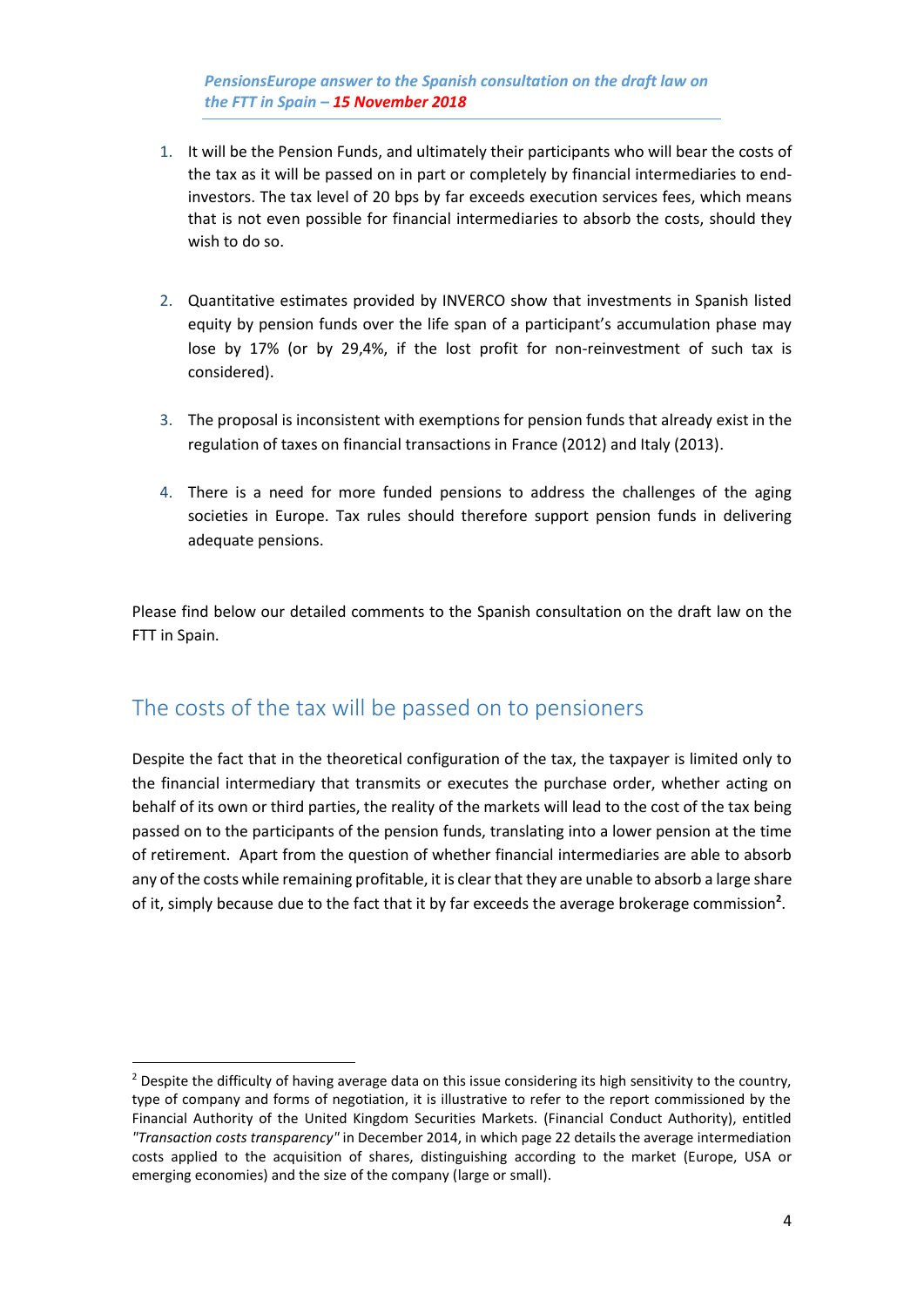Pension funds in fact benefit from economies of scale in procuring investment and brokerage services and therefore are subject to lower fees. This means that any potential capacity for financial intermediaries to cover even a part of the new tax costs is lower for pension funds than for retail clients. Moreover, there is evidence that MiFID II is putting a downward pressure on fees<sup>3</sup>. Together this makes it very likely that the lion share of the new tax, if not all of it, is ultimately born by pension funds and their participants.

## The compounded loss of returns over time are significant

Although a tax of 20bps seems small compared other types of tax, the compound effects on the returns of investments by pension funds could be very significant. Although pension funds are long-term investors that do not engage in e.g. high frequency trading, some degree of trading is required as part of professional portfolio management, including rebalancing and shifting asset allocation depending on changing macro-economic circumstance.

Our Spanish member INVERCO estimates in its submission to this consultation that the compounded loss of returns for an equity investment in scope of the tax for an average

1

| <b>Equities</b>                                                                                                       | Methodology | Data Sources          | Sample Value                                                                                | Comment                                |
|-----------------------------------------------------------------------------------------------------------------------|-------------|-----------------------|---------------------------------------------------------------------------------------------|----------------------------------------|
| <b>Broker commission</b><br>US large cap<br>US small cap   Actual<br>EU large cap<br>EU small cap<br>Emerging markets |             | <b>Broker invoice</b> | 3 <sub>bp</sub><br>8 <sub>bp</sub><br>5 <sub>bp</sub><br>6 <sub>bp</sub><br>8 <sub>bp</sub> | Value depends on asset class and venue |

The cost ranges from 3 bps (large American company) to 8 bps (emerging economy company), standing at 5 bps for a large Spanish company, which would be those whose acquisitions of shares would be taxed for the projected tax. Link to the full report: [https://www.fca.org.uk/publication/research/transaction-costs](https://www.fca.org.uk/publication/research/transaction-costs-transparency-research.pdf)[transparency-research.pdf](https://www.fca.org.uk/publication/research/transaction-costs-transparency-research.pdf)

Other sources value transaction costs in even lower amounts, as is the case, for example, with ITG, according to the news of the Financial Times: *"According to ITG data, UK commissions dropped from 8 basis points in the first quarter of 2017 to 5.8bp a year later. In the rest of Europe, excluding the UK, commissions fell from 7.4bp to 5.2bp*" (Source: Financial Times. June 2nd 2018)

3 *"Banks and brokers suffer dramatic fall in commissions"*- Investment banks and brokers across Europe have suffered a "dramatic" fall in the fees asset managers pay them to buy and sell shares in a sign of how the recently introduced MiFID II rules have shaken up markets. (Financial Times, June 2nd, 2018). <https://www.ft.com/content/5c32d1c8-658c-11e8-90c2-9563a0613e56>

|                                                                                       | "Broker commission down by 20% as MiFID II bites" (IPE, June 6, 2018)                                       |  |  |  |  |  |  |  |  |  |  |
|---------------------------------------------------------------------------------------|-------------------------------------------------------------------------------------------------------------|--|--|--|--|--|--|--|--|--|--|
|                                                                                       | https://www.ipe.com/news/regulation/broker-commission-down-by-20-as-mifid-ii-bites-updated/10025091.article |  |  |  |  |  |  |  |  |  |  |
|                                                                                       | "Broker commissions battered by Mifid II" (Financial News. June 20. 2018)                                   |  |  |  |  |  |  |  |  |  |  |
| https://www.fnlondon.com/articles/brokers-battered-by-six-months-of-mifid-ii-20180620 |                                                                                                             |  |  |  |  |  |  |  |  |  |  |

Table 3 - recommended measurements and expected values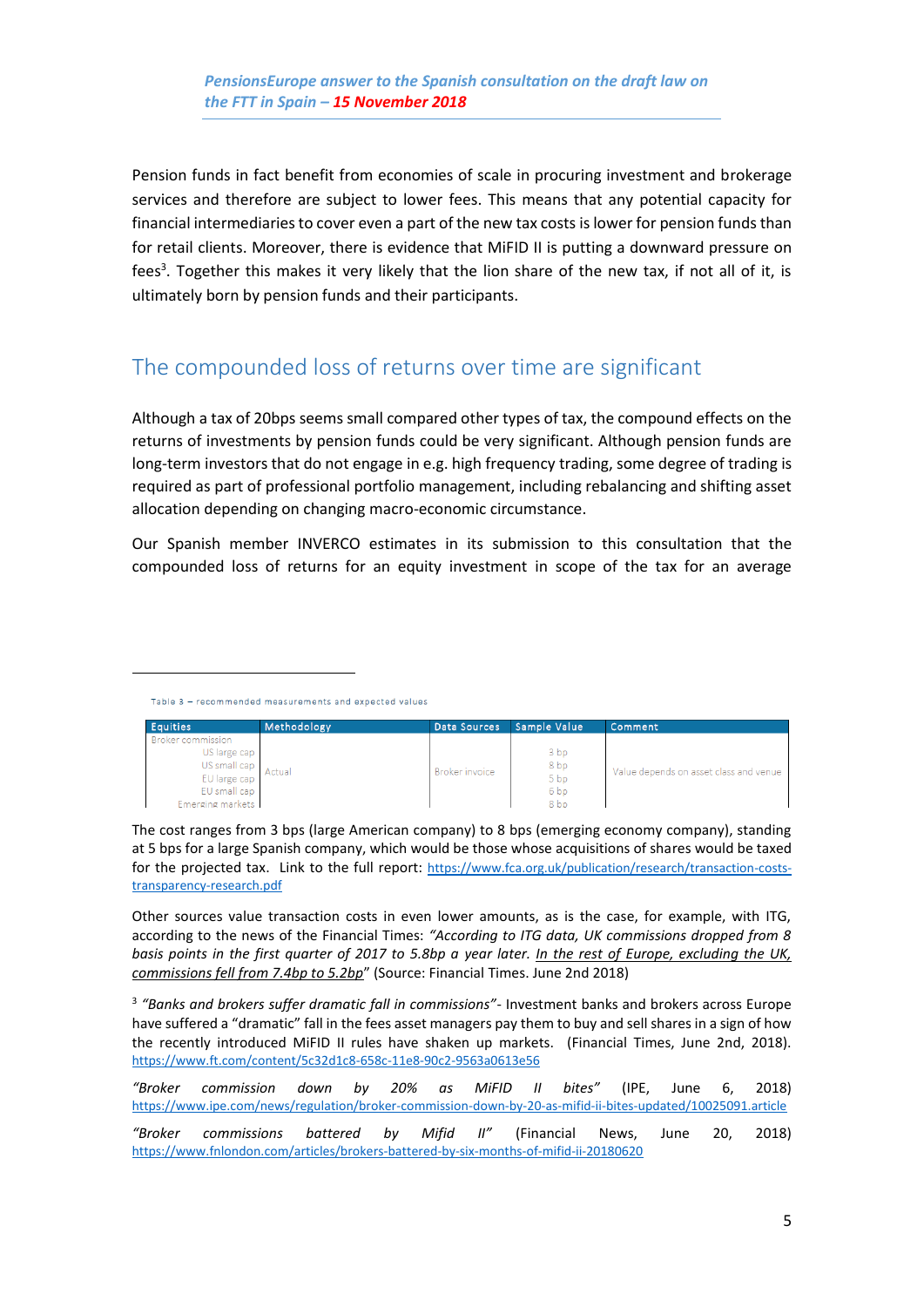participant of a Spanish pension fund is 17% (or by 29,4%, if the lost profit for non-reinvestment of such tax is considered). 4

## The Spanish proposal is inconsistent with existing FTTs in France and Italy

Other European countries have recognized the adverse impact of an FTT on pension savings and therefore chosen to exempt pension funds. Even though the Spanish proposal alleges to aim for international alignment<sup>5</sup>, it is clearly inconsistent with the Italian and French FTTs.

Legal references to the Italian and French legislation, are reproduced below:

- **Italy: Article 16, par. 5 of Decree of the Italian Minister of Economy and Finance dated 21 February 2013**: *"5. The tax referred to in paragraphs 491 and 492 shall not apply to pension funds subject to supervision under Directive 2003/41/EC and to compulsory social security institutions, established in the Member States of the European Union and in the States which are parties to the Agreement on the European Economic Area listed in the Decree of the Minister of Economy and Finance issued pursuant to Article 168-bis of TUIR, as well as to other supplementary pension schemes referred to in Legislative Decree No 252 of 5 December 2005. The exemption shall also apply to persons and entities receiving solely the funds referred to in the preceding sentence"*.
- **France: Article 5 of the French Amended Financial Bill of 14 March 2012 (transposed in articles 235 ter ZD, 235 ter ZD bis and 235 ter ZD ter of the French Tax Code)**. *"II.- This tax shall not apply to: 7º Acquisitions, that fall within Book Three, Part 3 of the labour Code, employee unit holding mutual funds (FCPE) regulated by articles L. 214-164 and L. 214-165 of the monetary and financial Code and employee shareholding openended investment companies (SICAC) ruled by article L. 214-166 of the same code, as well as acquisitions of company shares or its group, within the meaning of articles L3344- 1 and L3344-2 of the labour Code, made directly by employees in application of the seventh paragraph of article L3332-2 of this Code."*

1

<sup>&</sup>lt;sup>4</sup> See INVERCO submission to this consultation. The number will vary for pension funds from other European countries, for example depending on the length of the accumulation phase (which is likely to be longer for many countries) and the turnover rate of investments.

<sup>5</sup> As stated in its Preamble, *"The configuration of the Tax follows the line adopted by neighboring countries, among which we can mention France and Italy, contributing in this way to a greater coordination of these taxes in the European area".*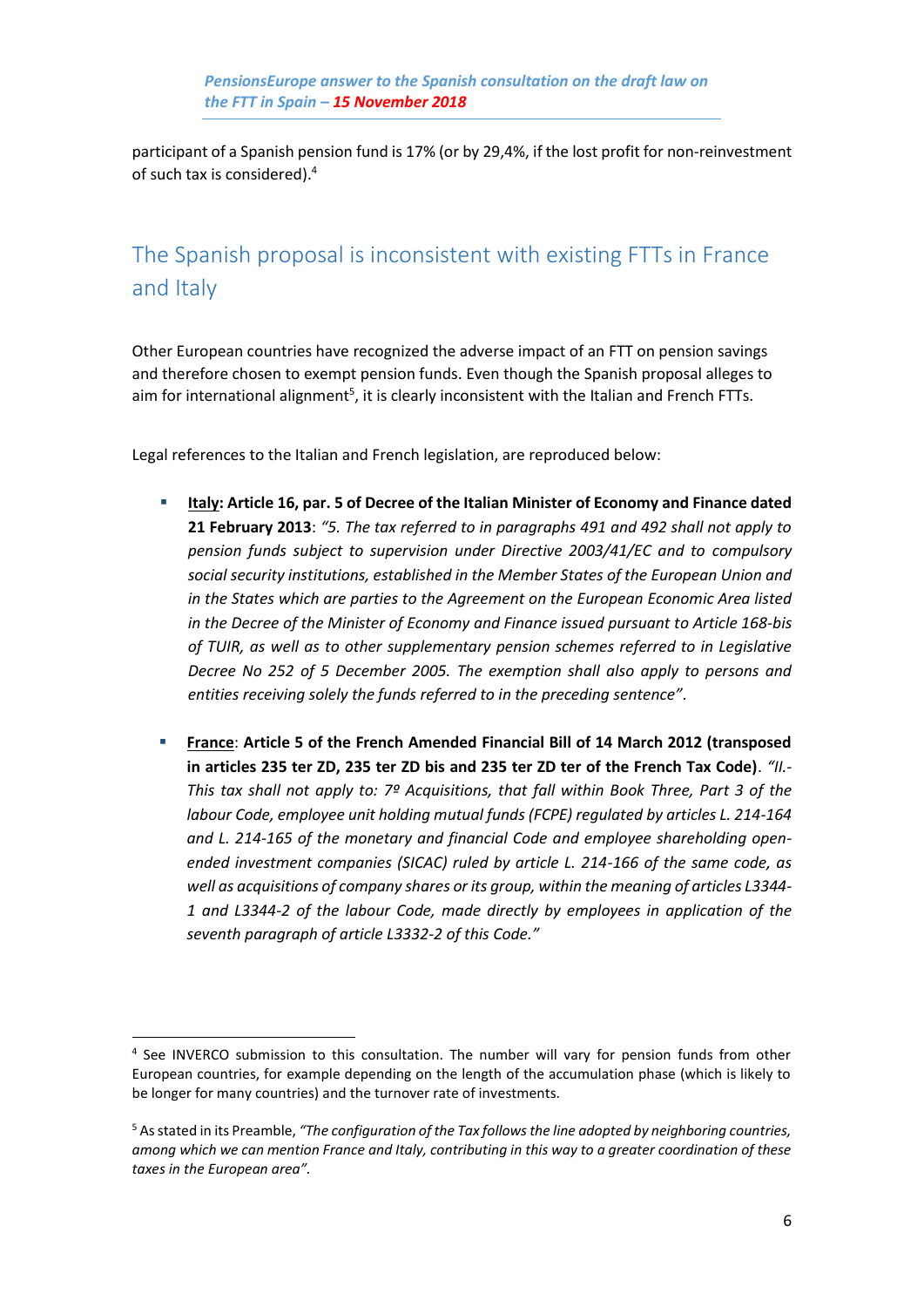## Tax systems should encourage pension savings

According to recent data from the European Commission, published in its *"2018 Ageing Report",* almost all countries will experience a decline in the public pension benefit ratio (see table below)

| Table II.1.18: Replacement rates in 2016 and 2070 (%) |      |      |                                   |                               |      |             |                     |      |             |  |  |
|-------------------------------------------------------|------|------|-----------------------------------|-------------------------------|------|-------------|---------------------|------|-------------|--|--|
|                                                       |      |      | Public pensions: earnings-related | <b>Public pensions: total</b> |      |             | <b>All pensions</b> |      |             |  |  |
|                                                       | 2016 | 2070 | pps. change                       | 2016                          | 2070 | pps. change | 2016                | 2070 | pps. change |  |  |
| <b>BE</b>                                             | 40.2 | 37.1 | $-3.1$                            |                               |      |             |                     |      |             |  |  |
| BG                                                    | 35.8 | 39.2 | 3.4                               | 29.1                          | 34.0 | 4.9         |                     |      |             |  |  |
| CZ                                                    | 43.1 | 41.1 | $-2.0$                            | 32.7                          | 30.6 | $-2.1$      |                     |      |             |  |  |
| DK                                                    | 27.2 | 27.1 | $-0.2$                            | 38.0                          | 31.4 | $-6.6$      | 54.6                | 58.6 | 4.0         |  |  |
| <b>DE</b>                                             | 37.8 | 33.2 | $-4.6$                            | 40.0                          | 33.8 | $-6.1$      |                     |      |             |  |  |
| EE                                                    | 41.2 | 25.8 | $-15.4$                           |                               |      |             | 41.9                | 40.5 | $-1.4$      |  |  |
| IE.                                                   | 36.6 | 34.4 | $-2.1$                            | 32.8                          | 32.1 | $-0.7$      |                     |      |             |  |  |
| EL                                                    | 68.4 | 53.7 | $-14.7$                           | 53.8                          | 44.1 | $-9.7$      |                     |      |             |  |  |
| <b>ES</b>                                             | 78.7 | 45.0 | $-33.7$                           | 75.0                          | 43.7 | $-31.3$     |                     |      |             |  |  |
| <b>FR</b>                                             | 45.4 | 35.6 | $-9.9$                            | 50.7                          | 38.2 | $-12.5$     |                     |      |             |  |  |
| <b>HR</b>                                             | 30.8 | 17.0 | $-13.8$                           | 28.9                          | 16.4 | $-12.5$     | 28.9                | 21.0 | $-7.9$      |  |  |
| ΙT                                                    | 64.4 | 49.8 | $-14.6$                           |                               |      |             |                     |      |             |  |  |
| <b>CY</b>                                             | 40.6 | 50.6 | 10.0                              |                               |      |             |                     |      |             |  |  |
| LV                                                    | 51.7 | 21.7 | $-30.0$                           |                               |      |             | 53.5                | 35.1 | $-18.4$     |  |  |
| LT.                                                   | 32.9 | 17.5 | $-15.4$                           |                               |      |             | 33.1                | 31.8 | $-1.3$      |  |  |
| LU                                                    | 72.9 | 63.0 | $-9.9$                            | 61.9                          | 56.4 | $-5.5$      |                     |      |             |  |  |
| <b>HU</b>                                             | 45.5 | 49.2 | 3.7                               | 38.4                          | 39.1 | 0.7         |                     |      |             |  |  |
| MT                                                    | 50.0 | 47.3 | $-2.7$                            | 47.1                          | 45.5 | $-1.6$      |                     |      |             |  |  |
| <b>NL</b>                                             |      |      |                                   | 29.6                          | 28.2 | $-1.4$      | 53.2                | 49.5 | $-3.7$      |  |  |
| AT                                                    | 44.4 | 42.5 | $-1.9$                            |                               |      |             |                     |      |             |  |  |
| <b>PL</b>                                             | 61.4 | 23.0 | $-38.4$                           | 54.8                          | 25.4 | $-29.4$     |                     |      |             |  |  |
| PT                                                    | 68.3 | 55.9 | $-12.4$                           | 48.6                          | 43.7 | $-4.9$      |                     |      |             |  |  |
| <b>RO</b>                                             | 30.2 | 29.5 | $-0.7$                            | 43.1                          | 31.6 | $-11.5$     | 44.2                | 39.0 | $-5.3$      |  |  |
| SI                                                    | 34.7 | 35.7 | 1.0                               |                               |      |             |                     |      |             |  |  |
| <b>SK</b>                                             | 49.0 | 50.2 | 1.3                               |                               |      |             | 49.0                | 57.4 | 8.4         |  |  |
| FI                                                    | 41.3 | 42.0 | 0.7                               | 32.6                          | 31.2 | $-1.4$      |                     |      |             |  |  |
| <b>SE</b>                                             | 32.6 | 22.3 | $-10.3$                           | 34.3                          | 27.6 | $-6.7$      | 40.3                | 33.0 | $-7.3$      |  |  |
| UK                                                    |      |      |                                   |                               |      |             |                     |      |             |  |  |
| <b>NO</b>                                             |      |      |                                   | 44.7                          | 34.7 | $-10.0$     |                     |      |             |  |  |
| EU*                                                   | 46.3 | 38.1 | $-8.3$                            | 42.8                          | 35.2 | $-7.7$      |                     |      |             |  |  |
| EA                                                    | 49.9 | 41.2 | $-8.7$                            | 49.2                          | 41.0 | $-8.2$      |                     |      |             |  |  |
| <b>EU27</b>                                           | 46.3 | 38.1 | $-8.3$                            | 42.8                          | 35.2 | -7.7        |                     |      |             |  |  |

(1) FL LT LU & MT refer to 2017.

(2) LT: The replacement rate would decline in 49 of the 54 years projected. This would require the Government to provide a proposal with necessary counteracting measures that might undue this development and result in higher overall pension expenditure. See comment Table II.I.8.

> *Source:* Ageing report 2018 – European Commission, p.102 [https://ec.europa.eu/info/sites/info/files/economy-finance/ip079\\_en.pdf\)](https://ec.europa.eu/info/sites/info/files/economy-finance/ip079_en.pdf)

This fact has justified that **many voices** and forums have raised the alarm and awareness on the need to stimulate complementary pensions, so that European citizens will be provided, once retirement has been reached, not only with the diminishing public pension but with several income sources that will help them avoid the risk of poverty at old age.

More recently, the **European Commission** in its impact assessment on the proposal for a pan-European personal pension product (PEPP), reminds that:

- *"An additional public policy challenge is the need to ensure the long-term sufficiency of retirement income from a combination of state, occupational and personal pensions"*
- *"The proposal aims to increase the take-up of personal pensions in the EU. It is consistent with the EU policy of encouraging complementary retirement savings in order to achieve pension adequacy, as set out in the Commission White Paper on pensions in 2012. In line with this, the 2015 Pension Adequacy Report concluded that increased entitlements from*